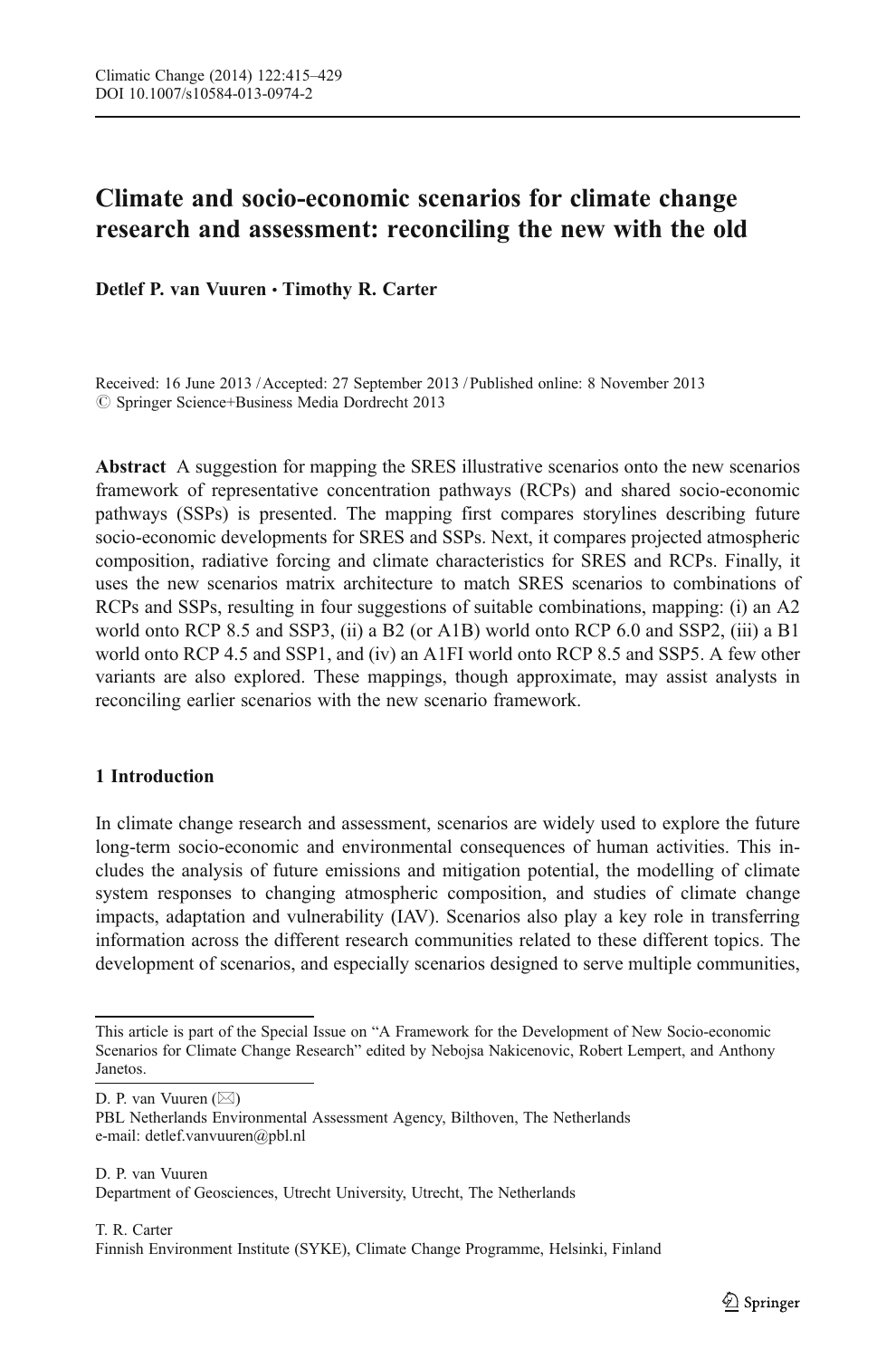is a time-consuming exercise. The Intergovernmental Panel on Climate Change (IPCC) Special Report on Emission Scenarios (SRES–IPCC [2000\)](#page-13-0) can be used as an example: it took about 4 years to develop these scenarios and publish them, and then several years more before SRES-based climate model projections became widely available for impact studies (Moss et al. [2010](#page-13-0)). Some reasons for the long time lags are the development process itself (to ensure quality and community buy-in) and the processing time of the climate modelling step. Partly as a result of this, the same scenarios tend to appear in the literature over long time periods.

In 2006, the climate research community initiated a process to develop new scenarios (Moss et al. [2010](#page-13-0)). In light of the long time-lags, mentioned above, it is important to ensure that any new scenario framework can also be related back to the existing literature on scenarios. First of all, such cross-referencing would ensure that published IAV and mitigation studies based on earlier scenarios still contribute usefully to climate change assessments (ensuring continuity in the literature). Secondly, as with previous exercises, the development of new scenarios will also take time, so in the absence of new information some researchers may be compelled to adopt elements from earlier scenarios. Here again, cross-referencing can be helpful for the logical and consistent selection of different scenario components.

The new scenario framework comprises two key elements (Kriegler et al. [2012](#page-13-0); van Vuuren et al. [2012b](#page-14-0), [2013](#page-14-0)): (1) Representative Concentration Pathways (RCPs), and (2) Shared Socio-economic Pathways (SSPs). The RCPs represent trajectories for the development of emissions and concentrations of different atmospheric constituents affecting the radiative forcing of the climate system over time. These pathways may be affected, to a greater or lesser extent, by the introduction of mitigation policies. The SSPs, in contrast, provide narrative descriptions and quantifications of possible developments of socioeconomic variables (such as population growth, economic development and the rate of technology change) that characterise challenges to mitigation and to adaptation. The SSPs are described elsewhere in this Special Issue (O'Neill et al. [2013\)](#page-13-0). The RCPs and SSPs can be brought together into a two-dimensional RCP/SSP matrix. Here, each cell describes a plausible trajectory of emissions and concentrations resulting in a given level of forcing by 2100 that is consistent with and superimposed on a plausible pathway of socio-economic development.

The narrative storylines and the final quantification of the SSPs for population, urbanisation and economic growth have not been available to researchers until very recently. Moreover, the quantifications by Integrated Assessment Models (IAMs) to provide data on emissions and land use still have to be undertaken. Meanwhile, climate modellers have already generated new climate projections based on the RCPs (e.g., Taylor et al. [2012](#page-14-0)), while some IAV modellers have produced initial impact estimates (e.g., Hanasaki et al. [2013](#page-13-0); Portmann et al. [2013](#page-14-0)).

In this context, the current paper concentrates on establishing linkages both within the new scenarios framework (relating SSPs and RCPs) and between the framework and the existing scenarios literature. This can then: (i) assist IAV researchers in using (elements of) existing scenarios in studies based on the new framework, and (ii) aid interpretation in assessments that compare findings using the new scenarios framework with results based on existing scenarios. Its main focus is on comparisons with the SRES scenarios (SRES - IPCC [2000\)](#page-13-0), though some other studies are also referenced. The emphasis on the SRES is because of the prominence of these scenarios in existing climate change research literature. It should be noted that linkages between the SRES scenarios and the new framework, where they can be identified, are only approximate, given the differences in both concept and detail between the scenarios. One example of such a difference concerns the treatment of climate policy,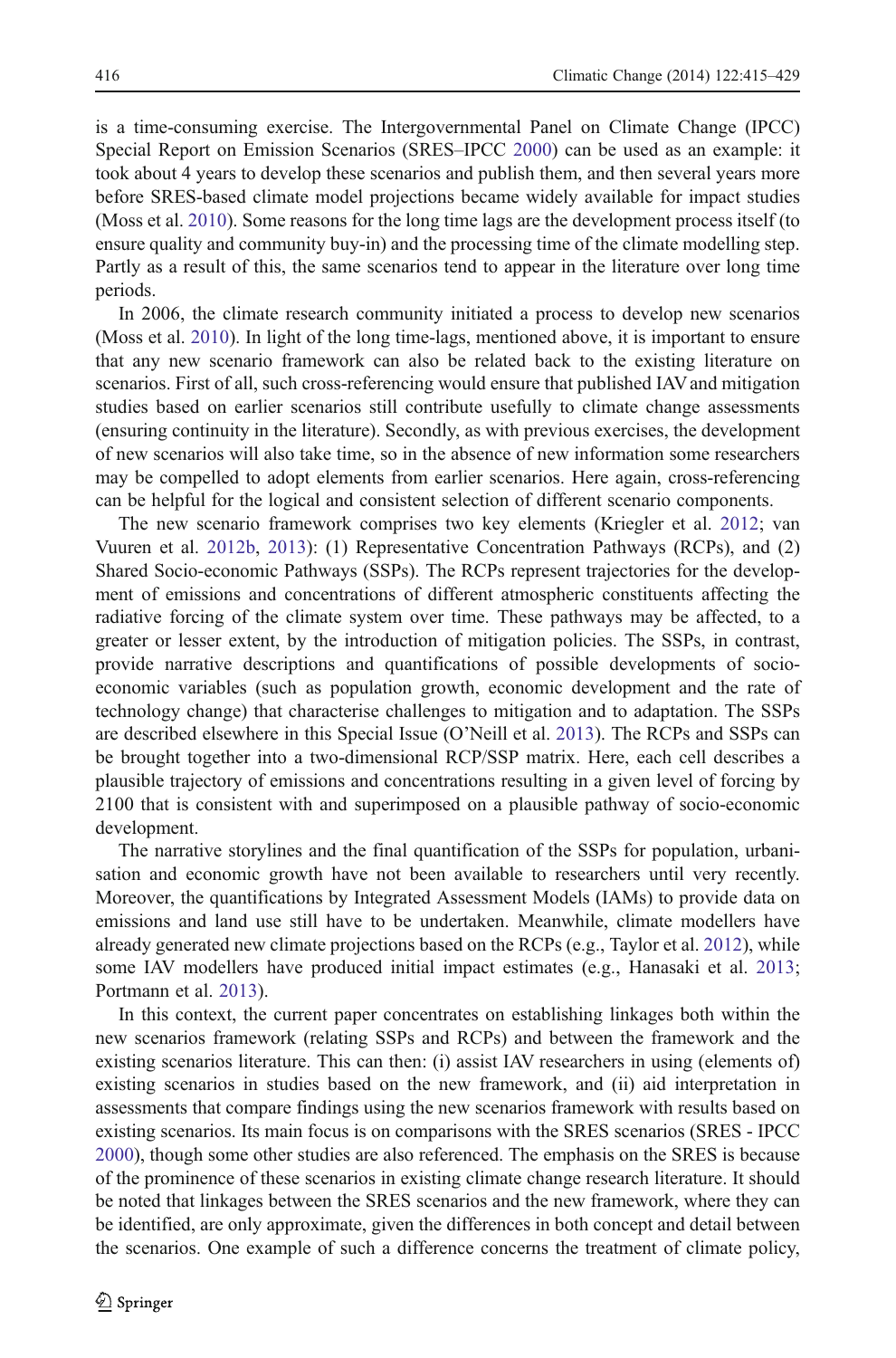<span id="page-2-0"></span>which is absent from the SRES scenarios but accommodated within the new scenarios framework. Other differences are highlighted below.

The next sections offer comparisons of existing scenarios with SSPs (Section 2), with RCPs (Section [3\)](#page-6-0) and with combinations of SSPs and RCPs (Section [4](#page-10-0)). Finally, Section [5](#page-12-0) puts forward some closing suggestions for analysts wishing to reconcile earlier scenariobased studies with the new framework presented in this Special Issue.

#### 2 Comparing SSPs to earlier scenarios

Two main axes play a role in the new scenario framework: the level of radiative forcing of the climate, represented by the RCPs, and alternative trajectories of future socio-economic circumstances, represented by the SSPs. The so-called basic SSPs are formulated as socioeconomic development pathways, assuming no impacts from climate change and in the absence of new climate policies. Such assumptions (similar to those of the SRES scenarios) imply that most of these basic SSPs are expected to result in emission levels consistent with the higher-end of the RCP range (SSP1 may offer an exception). It is only by introducing mitigation policies ( a component of Shared Policy Assumptions or SPAs in the framework) that emission levels can be orientated towards the lower-end of the RCP range (Kriegler et al. [2013](#page-13-0)).

It has already been stated that aspects of the IPCC SRES scenarios, as well as some other global scenarios described below, have been and continue to be used in IAV studies. Two IPCC Working Group II chapters provide in depth analyses of the application of climate, environmental, land use and socio-economic scenarios in IAV studies (Carter et al. [2001](#page-12-0), [2007\)](#page-12-0). The latter provides numerous examples of studies that have employed SRES scenarios at different scales and for different sectors. Moreover, since the AR4 there have been many new studies (e.g. Arnell et al. [2013](#page-12-0); Ciscar et al. [2011;](#page-13-0) Lung et al. [2013;](#page-13-0) Tubiello and Fischer [2007](#page-14-0)). Most studies make particular use of the narrative storylines associated with the scenarios, along with information on key drivers such as population and income and global model-based projections of climate change. The SRES storylines have also been used as a contextual frame for developing finer-scale scenarios, with some of the scale issues being addressed through various downscaling approaches, both qualitative (Rounsevell and Metzger [2010\)](#page-14-0) and quantitative (van Vuuren et al. [2010](#page-14-0)).

2.1 Comparing SSP storylines with those of earlier scenarios

Unlike the SRES, which were largely exploratory scenarios, SSPs are designed around outcomes that make it easier or harder to respond to the challenges of climate change. SSPs are located in one of five domains that are defined by challenges to mitigation and challenges to adaptation (O'Neill et al. [2013\)](#page-13-0) – see also Fig. [1](#page-3-0)). It should be noted that there may be multiple realisations of scenarios with similar adaptation and mitigation challenges in any one domain.

It is of interest to examine how the SRES and other socio-economic scenarios map onto this challenges space. Van Vuuren et al. ([2012a\)](#page-14-0) recently made a review of several global environmental scenario studies, including: the UNEP's Global Environmental Outlook, the Millennium Ecosystem Assessment (MA), the International Assessment of Agricultural Knowledge, Science and Technology for Development, SRES, the World Energy Outlook, the Food and Agriculture Organization's World agriculture towards 2030/2050 study, the work of the Global Scenario Group and work by the International Food Policy Research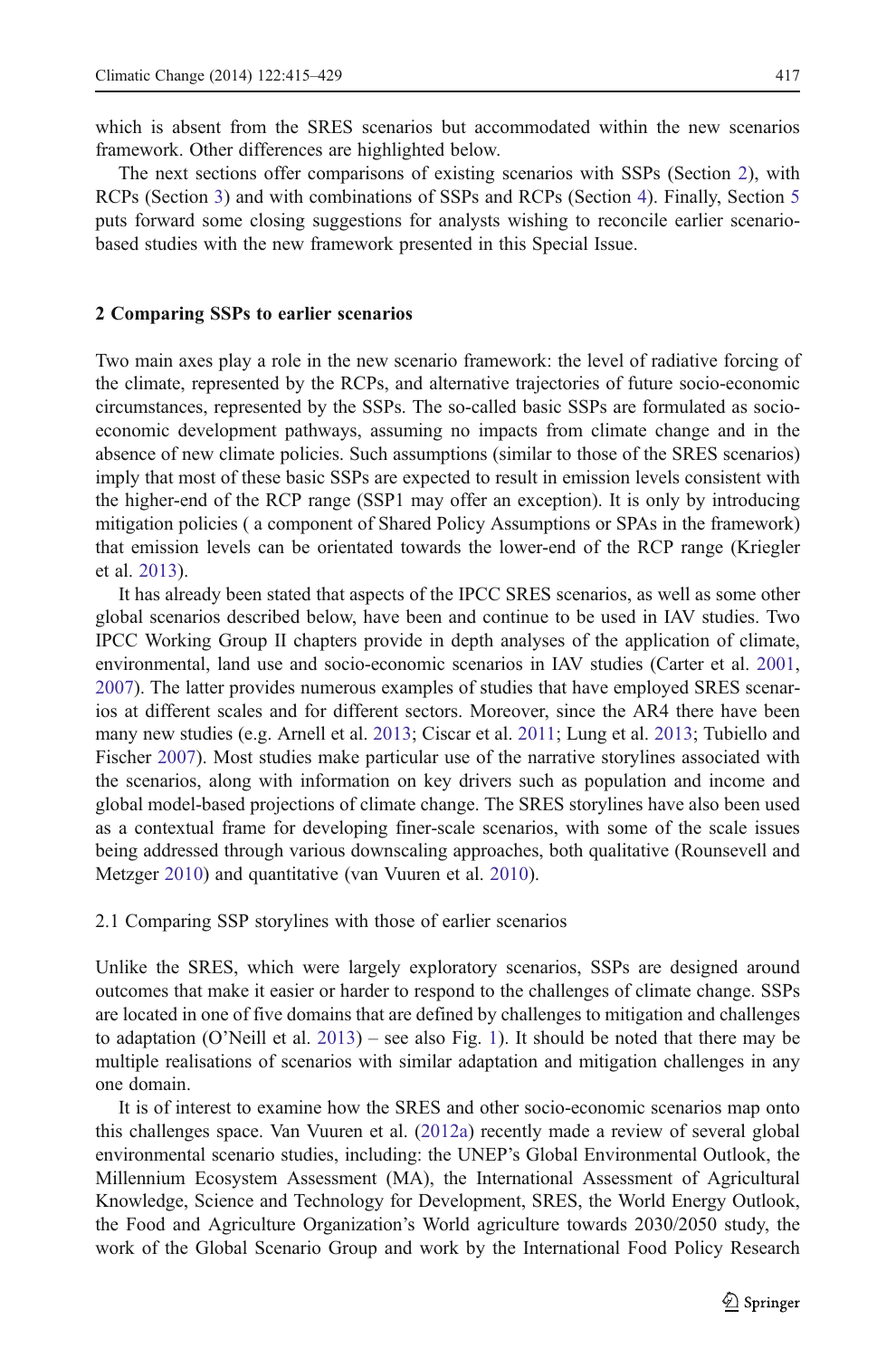<span id="page-3-0"></span>Fig. 1 A suggested mapping of the SRES scenarios (in blue) onto the five domains of socioeconomic "challenges space" occupied by SSPs (based on (O'Neill et al. [2013\)](#page-13-0) and expanded)



Institute (references and descriptions of these studies can be found in Van Vuuren et al. [2012a\)](#page-14-0). A summary of the key scenario characteristics is presented in Table [1](#page-4-0). Six scenario archetypes were identified (columns in Table [1\)](#page-4-0) based on key scenario characteristics such as main development objectives, technology development (including the role of environmental technology), environmental protection, policies and institutions and vulnerability to climate change. The mapping suggested by van Vuuren et al. [\(2012a](#page-14-0)) assists in a re-interpretion of existing scenarios, including SRES, in terms of challenges to adaptation and mitigation (blue entries in Fig. 1).

The mappings on the leading diagonal in Fig. 1 provide examples of paired adaptation and mitigation challenges. Several factors leading to low mitigation challenges also lead to low adaptation challenges, including a sufficient degree of good governance, rapid technology development, and low population development. Such a world is described, for instance, by the eco-friendly and globalised B1 world, but also in the high-tech world represented by the A1T scenario and possibly the regional sustainable development scenario represented by the B2 storyline (though the B2 quantification focuses on medium developments for all parameters). At the other extreme, the significant challenges to both adaptation and mitigation (SSP3) have been associated with a divided world, with high population growth and poorly developed institutions and governance, similar to A2. Finally, the actual quantification of the B2 scenario in SRES presents an intermediate set of challenges consistent with SSP2. It is worth noting that some elements of the SRES A1B storyline also resemble the SSP2 storyline.

One can also imagine situations in which adaptation and mitigation challenges are not coupled, which then shifts elements of the storyline and quantification away from the leading diagonal in Table [1](#page-4-0) towards either SSP4 or SSP5. For the SSP4 storyline, with high adaptation challenges but low mitigation challenges it is not easy to find an earlier SRES equivalent. The SRES A2 scenario could again fit this description from an adaptation perspective, where large numbers of the world's population are highly vulnerable to climate change. However, the SSP4 storyline also requires that solutions to the mitigation challenge be available. This can be done by assuming an even more divided world in which inequality within each region results in a group of poor people, who are highly vulnerable to climate change impacts, co-existing with another richer group, who are responsible for the majority of greenhouse gas emissions. This is not part of the original A2 storyline, though elsewhere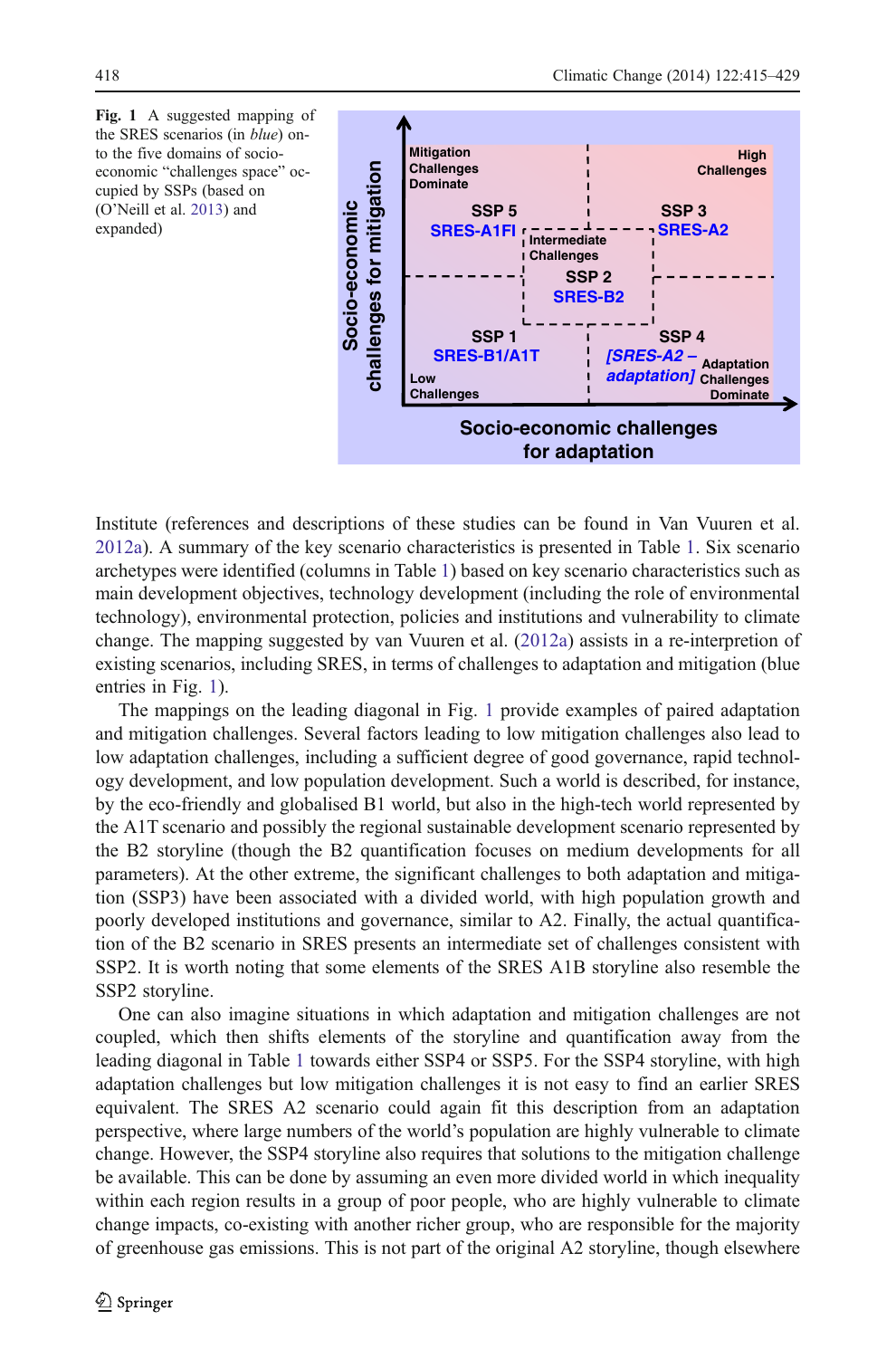<span id="page-4-0"></span>

|                                          | Table 1 Key assumptions and approximate mappings of archetypal scenario "families" (van Vuuren et al. 2012a)                                                                                                                                                                                                                                                               |                                |                                |                                 |                                    |                               |
|------------------------------------------|----------------------------------------------------------------------------------------------------------------------------------------------------------------------------------------------------------------------------------------------------------------------------------------------------------------------------------------------------------------------------|--------------------------------|--------------------------------|---------------------------------|------------------------------------|-------------------------------|
| Archetype                                | Global sustainable<br>development                                                                                                                                                                                                                                                                                                                                          | Business as usual              | Regional competition           | Economic optimism               | Reformed markets                   | sustainability<br>Regional    |
| SSP mapping                              | SSP <sub>1</sub>                                                                                                                                                                                                                                                                                                                                                           | SSP <sub>2</sub>               | SSP3/SSP4                      | <b>SSP5</b>                     |                                    |                               |
| Economic development                     | from slow to<br>Ranging<br>rapid                                                                                                                                                                                                                                                                                                                                           | Medium                         | Slow                           | Very rapid                      | Rapid                              | Medium                        |
| Population growth                        | Low                                                                                                                                                                                                                                                                                                                                                                        | Medium                         | High                           | Low                             | Low                                | Medium                        |
|                                          | Technology development Ranging from medium to Medium<br>rapid                                                                                                                                                                                                                                                                                                              |                                | Slow                           | Rapid                           | Rapid                              | Ranging from slow to<br>rapid |
| Main objectives                          | Global sustainability                                                                                                                                                                                                                                                                                                                                                      | Not defined                    | Security                       | Economic growth                 | Various goals                      | Local sustainability          |
| Environmental protection Proactive       |                                                                                                                                                                                                                                                                                                                                                                            | Both reactive and<br>proactive | Reactive                       | Reactive                        | Both reactive and<br>proactive     | Proactive                     |
| Trade                                    | Globalisation                                                                                                                                                                                                                                                                                                                                                              | Weak globalisation             | Trade barriers                 | Globalisation                   | Globalisation                      | Trade barriers                |
| Policies and institutions                | governance<br>Strong global                                                                                                                                                                                                                                                                                                                                                | Mixed                          | governments<br>Strong national | Policies create open<br>markets | Policies target market<br>failures | Local actors                  |
| Vulnerability to climate<br>change       | Low                                                                                                                                                                                                                                                                                                                                                                        | Medium                         | Mixed - varies<br>regionally   | Medium-high                     | Low                                | Low                           |
| Other mappings:                          |                                                                                                                                                                                                                                                                                                                                                                            |                                |                                |                                 |                                    |                               |
| <b>SRES</b>                              | B1(AIT)                                                                                                                                                                                                                                                                                                                                                                    | $B2(^a)$                       | A2                             | <b>A1FI</b>                     |                                    | B2 <sup>(a)</sup>             |
| GEO3/GEO4                                | Sustainability First                                                                                                                                                                                                                                                                                                                                                       |                                | Security First                 | Markets First                   | Policy First                       |                               |
| Global Scenario Group New Sustainability | Paradigm                                                                                                                                                                                                                                                                                                                                                                   |                                | Barbarisation                  | Conventional World              | Policy Reform                      | Eco-communalism               |
| Assessment<br>Millennium                 | Technogarden                                                                                                                                                                                                                                                                                                                                                               |                                | Order from Strength            |                                 | Global Orchestration               | Adapting Mosaic               |
|                                          | <sup>a</sup> The B2 storyline emphasized a focus on environmental and social issues from a regional perspective; in the quantitative elaboration, however, the choice was made to use<br>medium projections for all relevant variables. Therefore, the B2 scenario is listed here in two columns. Note: This table summarises key assumptions in very general terms. Where |                                |                                |                                 |                                    |                               |

differences within a set of scenario families exist, broad ranges are indicated. For references to scenario exercises, see text

differences within a set of scenario families exist, broad ranges are indicated. For references to scenario exercises, see text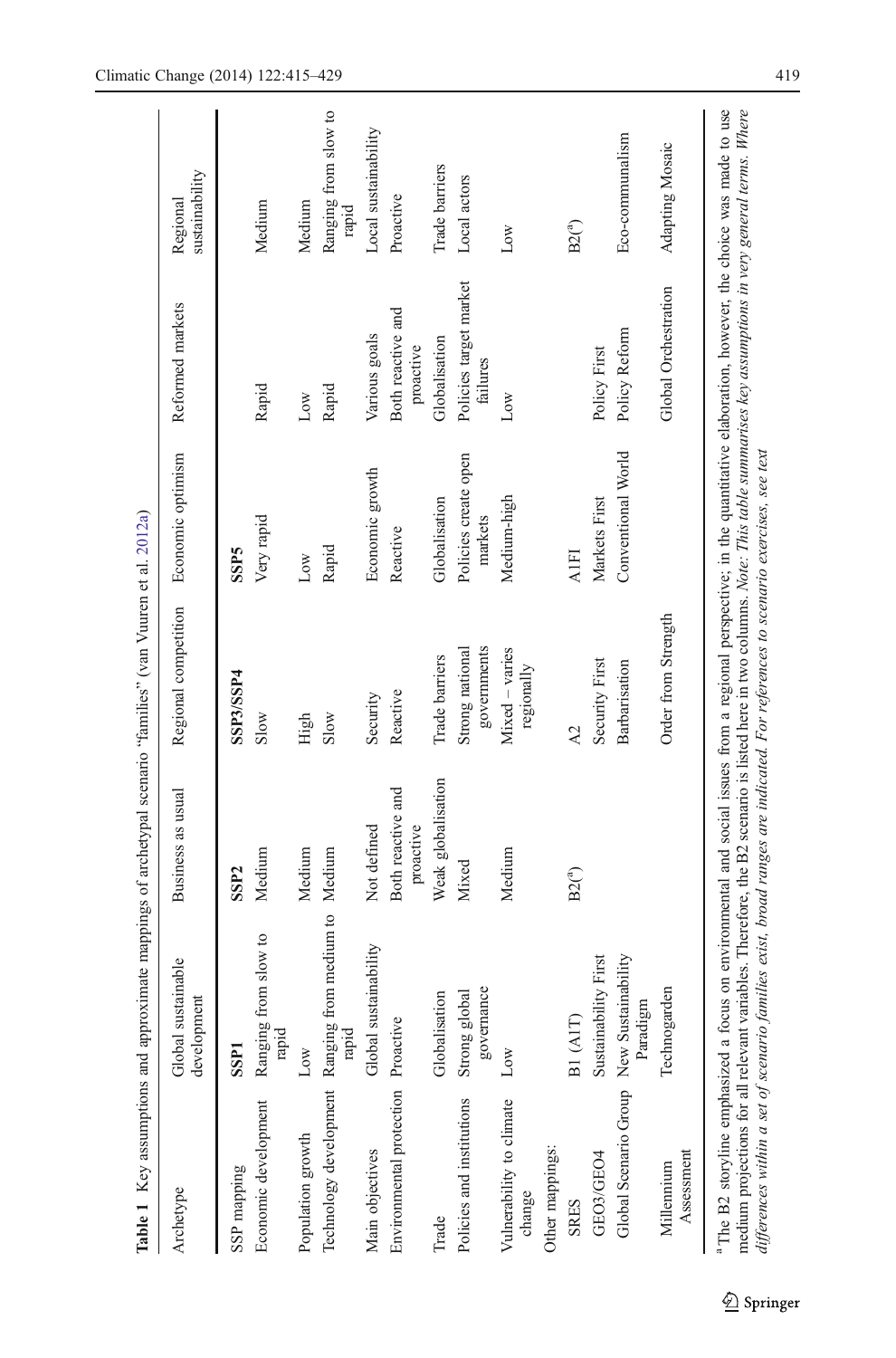in the literature the Order from Strength scenario in the Millennium Ecosystem Assessment emphasises a similar development. Finally, the converse case is presented by SSP5 – a world with high challenges to mitigation, which could be matched to a fossil-fuel dependent A1FI world, but also with low challenges to adaptation, again requiring a novel interpretation of A1FI as a world offering economic and technological solutions to address widespread poverty and other causes of vulnerability.

SSPs have been positioned in relation to scenarios archetypes at the top of Table [1.](#page-4-0) This facilitates comparison with other scenario studies, which can also be important for putting climate change in the wider context covered by other scenario exercises. Entries in the rows at the base of Table [1](#page-4-0) are attempts to match specific scenario descriptors for SRES, GEO3/GEO4, GSG and MA to the six archetypes. While mapping is not always fully possible, in most cases there is sufficient overlap in the storylines.

The preceding analysis demonstrates that mapping between SSPs and the SRES scenarios is possible though not completely straightforward. For instance, different SRES scenarios may coincide with the current formulation of SSP1 (B1 and A1T), depending on how the SSP1 storyline is further elaborated (lifestyle change versus a focus on low to zero carbon technologies). Second, elements of the SRES-B2 scenarios are included in more than one SSP (partly because the quantification of the B2 scenario seems to deviate somewhat from the B2 storyline). Finally, for some SSPs (e.g. SSP4) it is difficult to find equivalent scenarios in the (SRES) literature.

#### 2.2 Interpreting elements of previous scenario quantifications

In addition to climate projections, scenarios of population and income level are often adopted in large-scale, model-based IAV studies. This section offers a brief analysis of the assumptions commonly made for these variables, in order to discern whether similar trends can be seen across the range of earlier studies categorised on the basis of their storylines. Emissions of greenhouse gases and air pollutants are compared in more detail for the SRES scenarios and the RCPs in Section [3,](#page-6-0) partly because the quantification of SSPs for these variables is not yet available. In addition, Section [4](#page-10-0) briefly discuss the role of land use assumptions.

## 2.2.1 Population

Figure [2](#page-6-0) shows the population scenarios included in several global environmental assessments published in the last few years. While some typical patterns emerge, the overview also shows that there is considerable overlap between the storyline families across the various assessments. For instance, there seems to be little relationship at all between the type of scenario and the quantitative projections of population for the OECD region. Nearly all projections end up in a relatively narrow range from 1 to 1.4 billion, i.e. near the UN medium projection of 1.3 billion. On average, the scenarios included in the Global Sustainable Development category are slightly lower than the other categories. Interestingly, the UN scenarios (low/high) cover a much wider range than projections in the assessments. For the non-OECD regions, the range of projections included in the various assessments by the end of the century is much wider. While the full range is from 5 to 13 billion people, the range can be reduced to 5–10 billion by excluding the somewhat outdated SRES A2 projection. Here, there is a very clear link between the storylines and the quantitative projections: global sustainable development projections and economic optimism scenarios end up at around 5–8 billion, business-as-usual scenarios mostly lead to projections around 9–10 billion while regional competition is associated with values of 10 billion or more.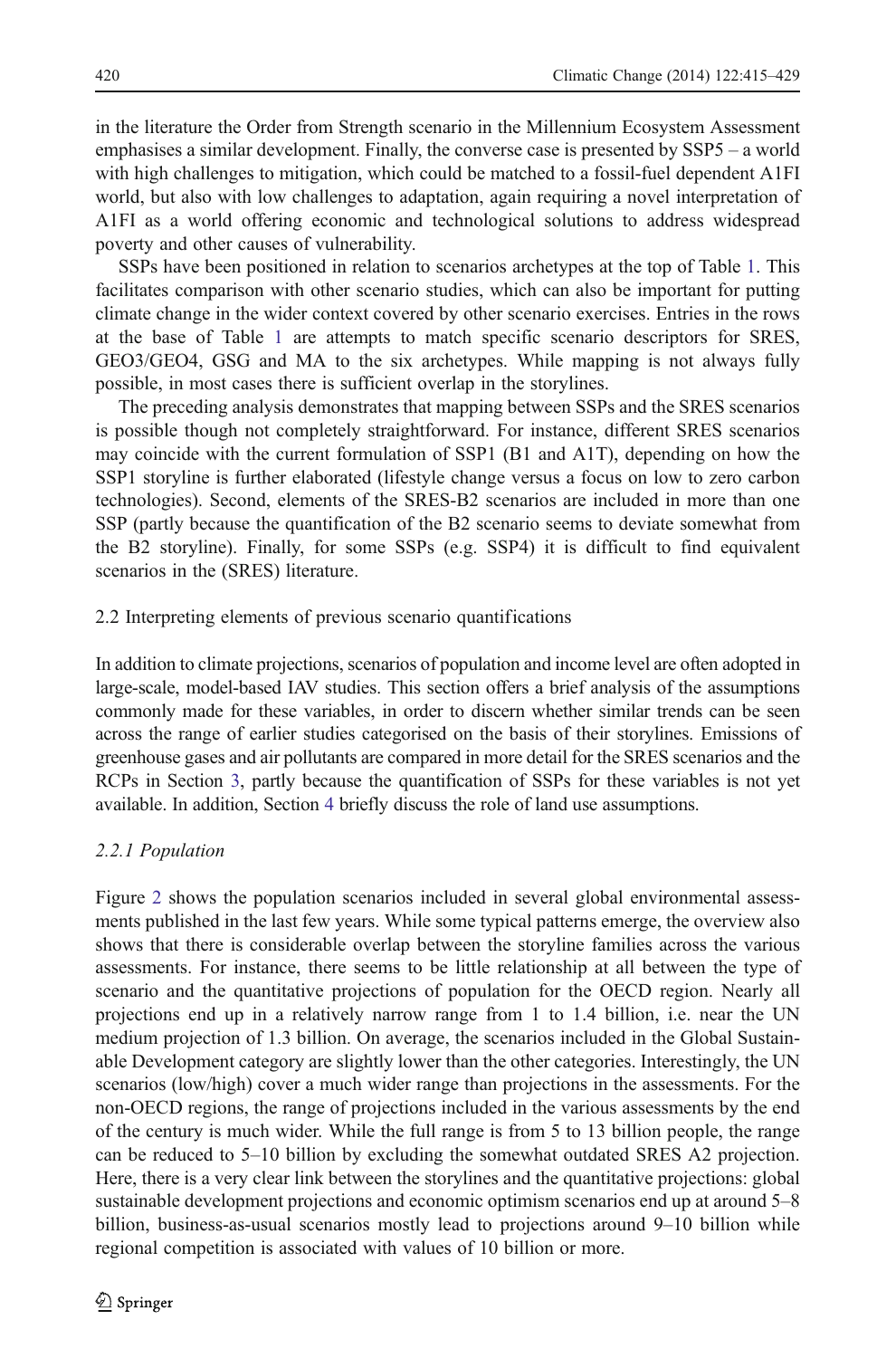<span id="page-6-0"></span>

Fig. 2 Population projections (upper panels) and income projections (lower panels) in selected global environmental assessments at 10 year intervals out to 2100, classified into different scenario families. GEO5 scenarios are Sustainability First (SusF), Security First (SecF)

#### 2.2.2 Income

For economic projections, typical patterns for each of the various scenario families can be seen for both the OECD and non-OECD regions (Fig. 2). For the non-OECD region, regional competition scenarios end up at around 10,000 US\$/capita in 2100, medium scenarios at around 20,000 US\$/capita, the global sustainability scenarios at close to 40,000 US\$/capita and the economic optimism scenarios at 60–100,000 US\$/capita (all data are expressed as market-exchange rates from their original publications). The OECD projections usually remain above those of the non-OECD, with the highest degree of convergence in the global sustainability and economic optimism scenarios. This implies that the ranges could be used to derive income levels that may be consistent with the new SSP storylines.

## 3 Comparing RCPs to SRES scenarios

The four representative concentration pathways (RCPs) were selected to reflect the range of radiative forcing levels reported in the published literature (Van Vuuren et al. [2011](#page-14-0)). The RCPs range from a very low forcing level (RCP2.6) to a high emissions baseline scenario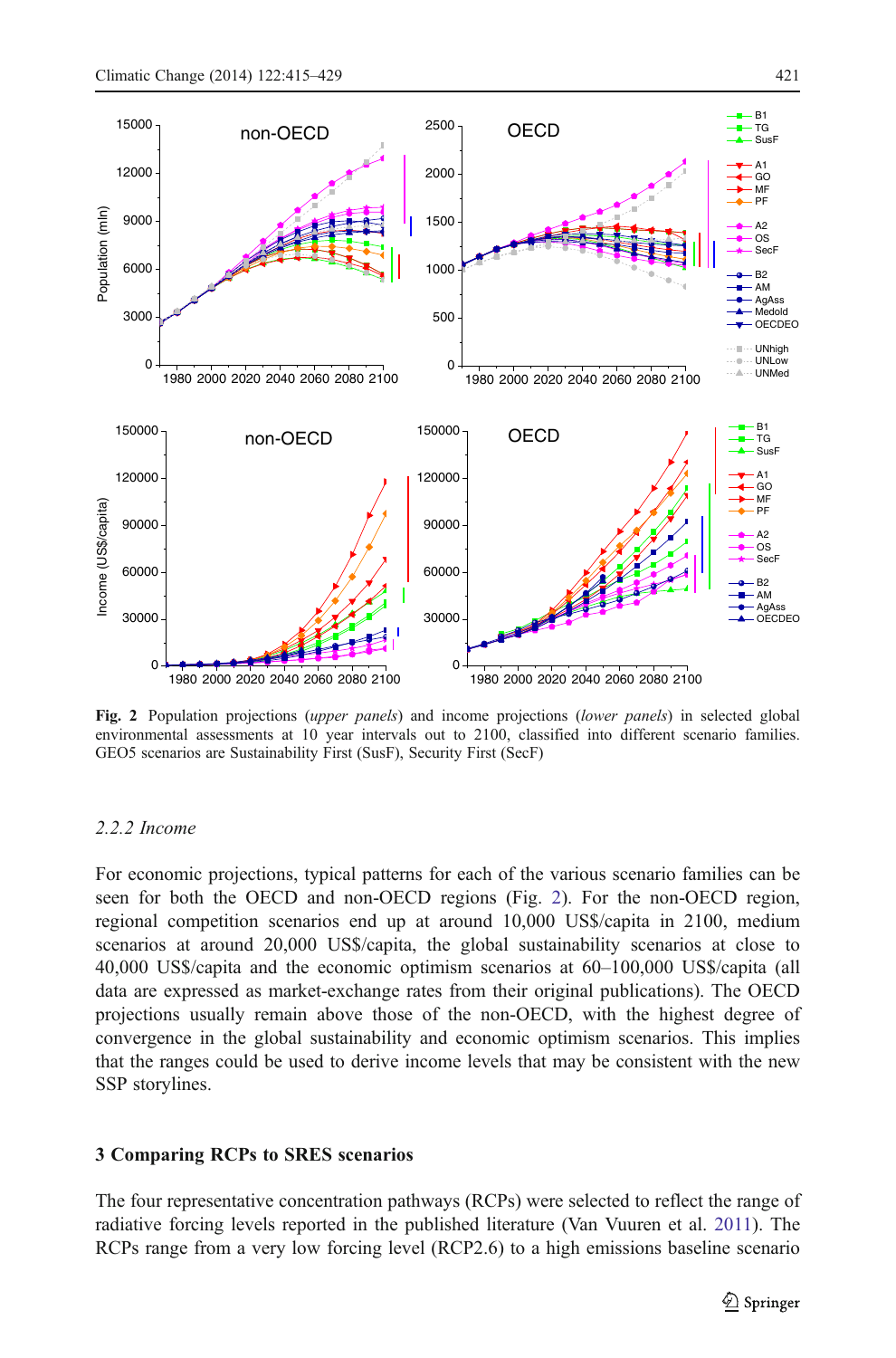<span id="page-7-0"></span>(RCP8.5), with two intermediate pathways (RCP4.5 and RCP6.0). Each RCP comprises basic information on future atmospheric composition and land use change that are required to undertake climate model simulations. Details of the RCPs are to be found in a collection of nine papers published in this journal and summarised in van Vuuren et al. ([2011](#page-14-0)). This section considers how the RCPs relate to earlier SRES scenarios.

## 3.1 Comparing RCP and SRES projections of atmospheric composition

Adjustments in atmospheric composition, through changes in greenhouse gas and aerosol concentrations, are the primary contributors to additional radiative forcing of the climate system. Some of these constituents are also of direct concern to IAV analysts, because of their direct environmental and health impacts.

 $CO<sub>2</sub>$  comprises the single most important climate forcing factor in most scenarios but also affects the productivity of many terrestrial plants and aquatic organisms, as well as being a direct cause of ocean acidification. Differences in  $CO<sub>2</sub>$  concentrations constitute the key factor that differentiates the RCPs. A comparison of four RCPs, six SRES illustrative scenarios and the earlier IS9[2](#page-8-0)a scenario<sup>1</sup> is provided in Table 2 and Fig. [3](#page-8-0) (using results of the simple carbon cycle model included in the MAGICC model – Meinshausen et al. [2011a\)](#page-13-0). The results show that in terms of  $CO<sub>2</sub>$  concentrations, RCP4.5 and B1 are very similar, RCP6.0 compares reasonably well to a level between B2 and A1B and RCP8.5 is somewhat comparable to the A2 scenario up to mid-century, though it later diverges towards A1FI.

Comparing scenarios for air pollution is more complicated, as these atmospheric constituents can exhibit large regional variations. The global emissions and average concentration of several air pollutants (sulphur dioxide, nitrogen species, ozone precursors and ozone concentrations) of the RCPs are lower than the SRES set (Lamarque et al. [2011](#page-13-0); Van Vuuren et al. [2011\)](#page-14-0). The reasons for this include 1) that the RCPs tend to include both climate policy and air pollution control and 2) that since the publication of SRES, emissions in many developing countries have decreased more rapidly than expected (see for instance Klimont et al. [2013](#page-13-0)). Interestingly, combinations of air pollutant control assumptions and climate policy have resulted in a rather narrow emission range across the RCPs (e.g. for ozone). Various air pollutants can be of central importance for aspects of both mitigation and impact assessment. Nitrogen emissions provide one example, contributing directly to climate change, responsible for eutrophication of aquatic ecosystems but also capable of stimulating growth of some terrestrial ecosystems, and hence  $CO<sub>2</sub>$  sequestration (de Vries et al. [2009](#page-13-0)). Another prominent example is surface ozone, given its role in forcing but also direct health and vegetation impacts (Ainsworth et al. [2012](#page-12-0)). Surface ozone increases only under RCP8.5 and declines in the other three RCPs (Lamarque et al. [2011](#page-13-0)). Overall, the closest resemblance of surface ozone concentration shown by all four RCPs is to projections under the SRES B1 scenario (Table [3](#page-9-0)). As the range for ozone and its precursors is narrower than found in the published literature, analysts studying joint climate and air pollution effects might look beyond the RCPs for a representative range of air pollution scenarios.

## 3.2 Comparing RCP and SRES climate projections

A crucial issue for climate scientists, as well as for researchers wishing to make use of climate projections, is to understand how the RCP climate projections compare to their

<sup>&</sup>lt;sup>1</sup> One of a set of six IS92 scenarios published prior to SRES by the IPCC (Leggett et al. [1992\)](#page-13-0).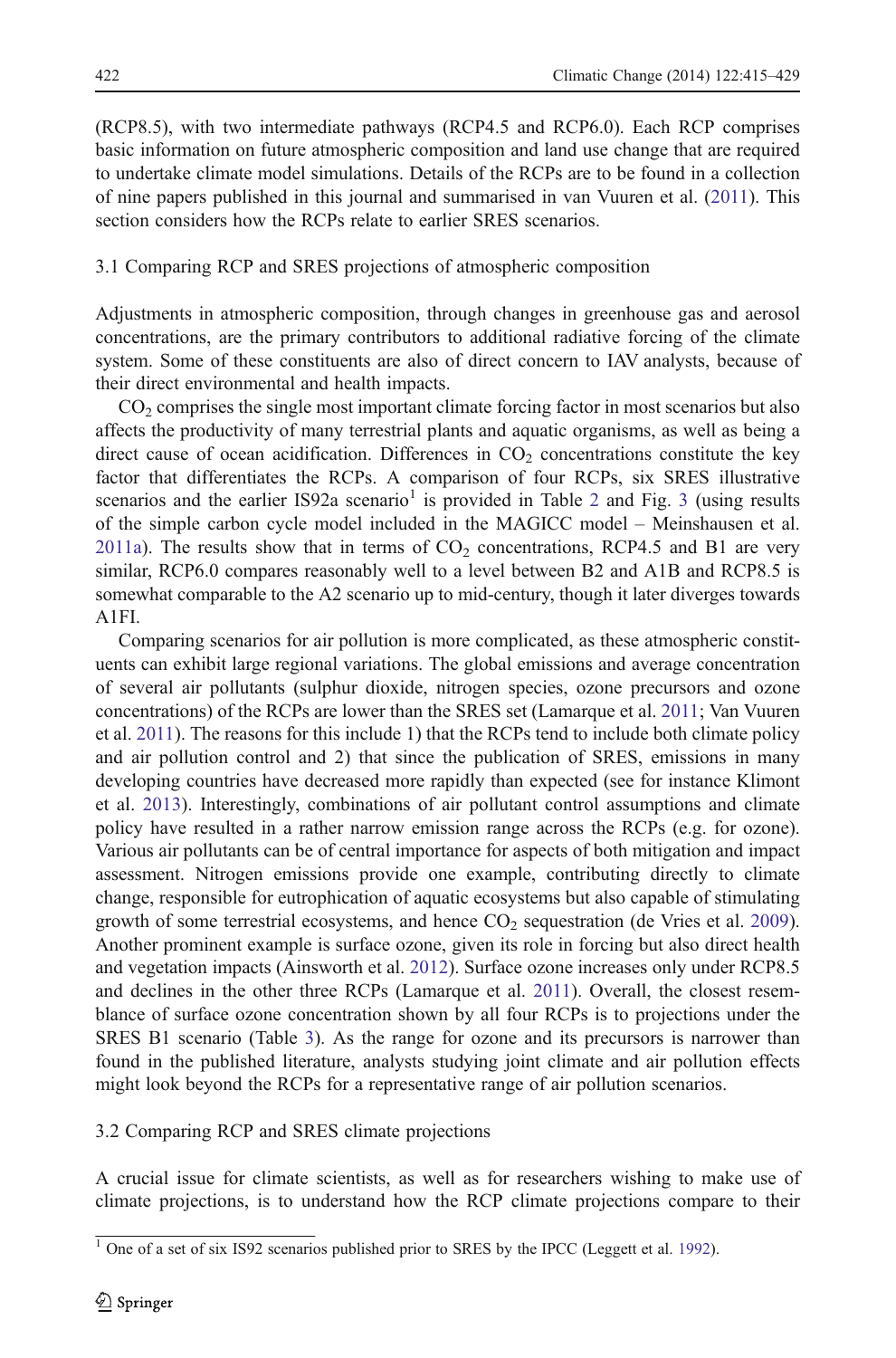<span id="page-8-0"></span>Table 2 Carbon dioxide concentrations estimated for the four representative concentration pathways (RCPs) based on the MAGICC model (Meinshausen et al. [2011a\)](#page-13-0) and for the six SRES illustrative scenarios and IS92a scenario based on the Bern-CC and ISAM models (averaged – IPCC [2001](#page-13-0)). PreInd is pre-industrial

| Year   | Representative concentration pathway |        |               |               | SRES illustrative scenario |     |                |     |                |      |       |
|--------|--------------------------------------|--------|---------------|---------------|----------------------------|-----|----------------|-----|----------------|------|-------|
|        | RCP2.6                               | RCP4.5 | <b>RCP6.0</b> | <b>RCP8.5</b> | B1                         | A1T | B <sub>2</sub> | A1B | A <sub>2</sub> | A1FI | IS92a |
| PreInd | 278                                  | 278    | 278           | 278           | 278                        | 278 | 278            | 278 | 278            | 278  | 278   |
| 2000   | 369                                  | 369    | 369           | 369           | 368                        | 368 | 368            | 368 | 368            | 368  | 368   |
| 2010   | 389                                  | 389    | 389           | 389           | 387                        | 388 | 387            | 390 | 388            | 388  | 389   |
| 2020   | 412                                  | 411    | 409           | 416           | 411                        | 411 | 407            | 419 | 416            | 416  | 414   |
| 2030   | 431                                  | 435    | 429           | 449           | 435                        | 438 | 427            | 451 | 448            | 452  | 442   |
| 2040   | 440                                  | 461    | 451           | 489           | 460                        | 469 | 451            | 487 | 486            | 500  | 472   |
| 2050   | 443                                  | 487    | 478           | 541           | 485                        | 499 | 476            | 527 | 527            | 561  | 504   |
| 2060   | 442                                  | 509    | 511           | 604           | 506                        | 526 | 502            | 568 | 574            | 632  | 538   |
| 2070   | 438                                  | 524    | 550           | 677           | 522                        | 548 | 528            | 606 | 628            | 709  | 575   |
| 2080   | 432                                  | 531    | 594           | 758           | 534                        | 565 | 556            | 644 | 690            | 793  | 615   |
| 2090   | 426                                  | 534    | 636           | 845           | 542                        | 575 | 585            | 680 | 763            | 879  | 662   |
| 2100   | 421                                  | 538    | 670           | 936           | 545                        | 579 | 616            | 710 | 846            | 964  | 713   |



Fig. 3 Trends in CO<sub>2</sub> concentration, radiative forcing and temperature at 10 year intervals out to 2100 for the RCPs and IPCC SRES based on the MAGICC model (Meinshausen et al. [2011b\)](#page-13-0). Data provided by Michiel Schaeffer ([2013\)](#page-14-0)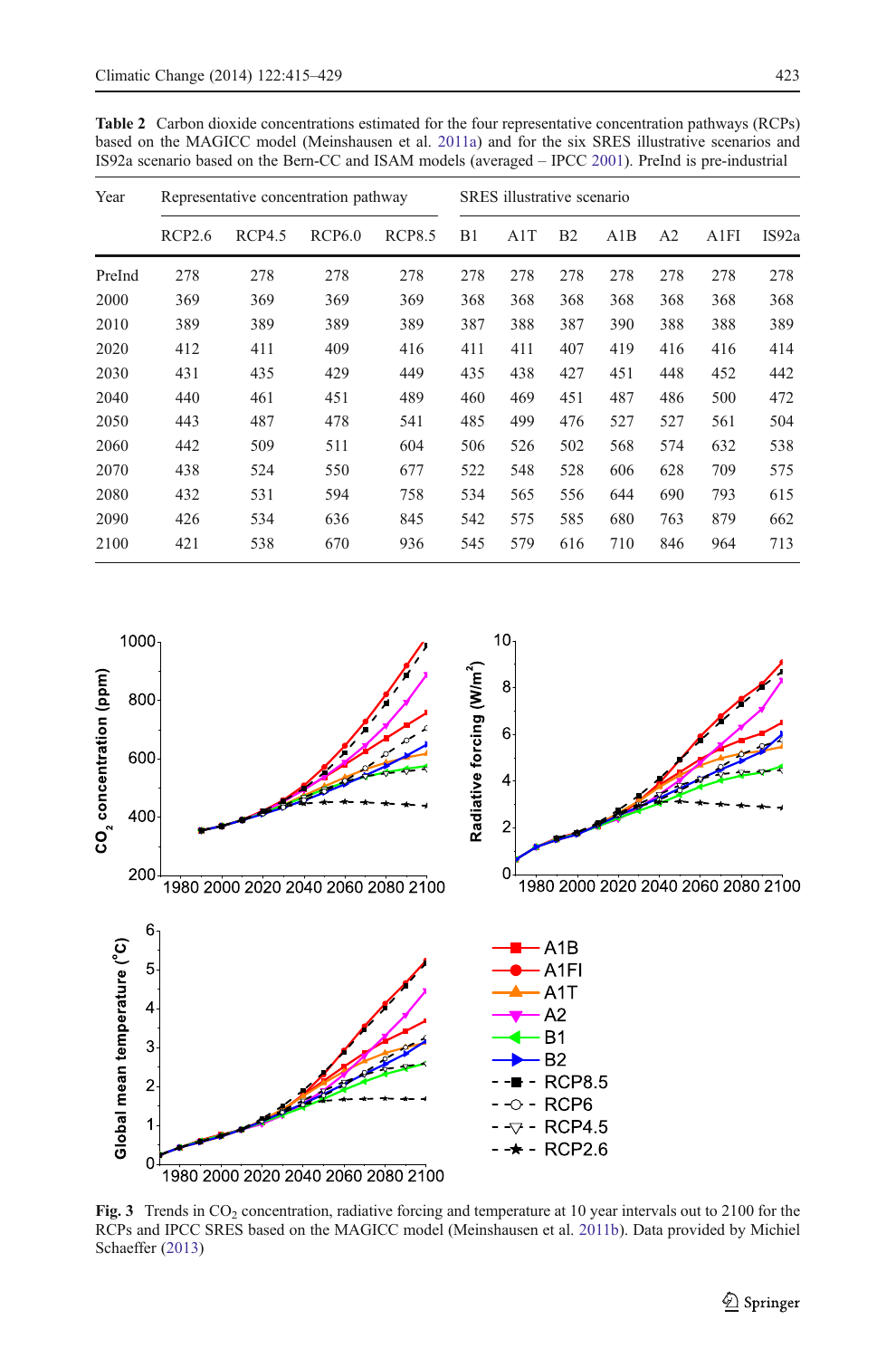| SRES and IS92a mapping                |                    |
|---------------------------------------|--------------------|
| CO <sub>2</sub> /Climate              | Tropospheric ozone |
| A2/A1FI                               | B1                 |
| B <sub>2</sub> / <sub>IS92a/A1B</sub> | B1                 |
| B1                                    | B1                 |
| Post-SRES $(E1)^a$                    | B1                 |
|                                       |                    |

<span id="page-9-0"></span>**Table 3** An approximate mapping of SRES and IS92a scenarios onto the RCPs, with respect to  $CO<sub>2</sub>$ concentration, radiative forcing and temperature response (from Fig. [3](#page-8-0)) and tropospheric ozone concentration (Lamarque et al. [2011](#page-13-0))

 $a_{1}$  E1 is an aggressive mitigation scenario initiated from an A1B scenario developed using the IMAGE model (Lowe et al. [2009\)](#page-13-0)

earlier SRES-based equivalents. Until very recently, the climate outcomes of the latest coordinated model runs of the SRES-scenarios, primarily for A1B, A2 and B1 (Meehl et al. [2005\)](#page-13-0) were heavily applied in IAV assessments worldwide, either using the global model outputs directly or applying downscaling methods to obtain finer resolution information.<sup>2</sup> Earlier climate model runs pre-dating the CMIP-3 exercise, that were assessed in the IPCC Third Assessment Report (Cubasch et al. [2001](#page-13-0)) were also based on SRES forcing, mainly using A2 and B2, and are still applied in some IAV studies.

The RCPs were specified well in advance of the IPCC AR5 so that a new co-ordinated set of simulations with updated versions of climate models could be undertaken. This exercise, equivalent to but even more ambitious than CMIP-3, was labelled CMIP-5 (Taylor et al. [2012\)](#page-14-0). New RCP-based climate model outputs are now available and are gradually being applied by researchers worldwide. Differences between climate projections based on SRES and those based on RCPs are a function both of updated and refined versions of the climate models, as well as different forcing scenarios. In the AR5 report, several tools are used to indicate the contribution of these two factors. However, the interest here is to assess which of the RCPs approximates the forcing found in the SRES scenarios (or any other forcing scenarios used to generate climate projections used by analysts), so that earlier results can be judged against emerging RCP-based outcomes.

For climate,  $CO<sub>2</sub>$  $CO<sub>2</sub>$  $CO<sub>2</sub>$  concentration offers a useful initial guide for comparison (see Table 2) and Fig. [3](#page-8-0)). This implies that RCP8.5 falls somewhere between the SRES A2 and A1FI scenarios; RCP6.0 occurs below A1B but above B2, though it most closely resembles the earlier IS92a. RCP4.5 is closest to SRES B1, and a little above A1T. There is no SRES scenario that achieves  $CO<sub>2</sub>$  concentrations as low as RCP2.6, which is not surprising, given that the SRES scenarios do not include explicit mitigation policies. A more comprehensive comparison is possible for global radiative forcing values. Obviously, these show similarities to the  $CO<sub>2</sub>$  concentrations, although there can be important regional variations in forcing that will affect the climate (e.g., due to aerosol effects or surface albedo changes). However, the focus here is on global mean forcing, and in Fig. [3](#page-8-0) trajectories of combined radiative forcing during the 21st century are shown for the four RCPs and the six SRES illustrative scenarios,

<sup>&</sup>lt;sup>2</sup> CMIP-3 results are available from the original data host site at the Lawrence Livermore Laboratory (PCMDI – [http://www-pcmdi.llnl.gov/ipcc/about\\_ipcc.php](http://www-pcmdi.llnl.gov/ipcc/about_ipcc.php)) as well as from the IPCC Data Distribution Centre (DDC – <http://www.ipcc-data.org/>). Derivative information is also available for users from many national and international portals.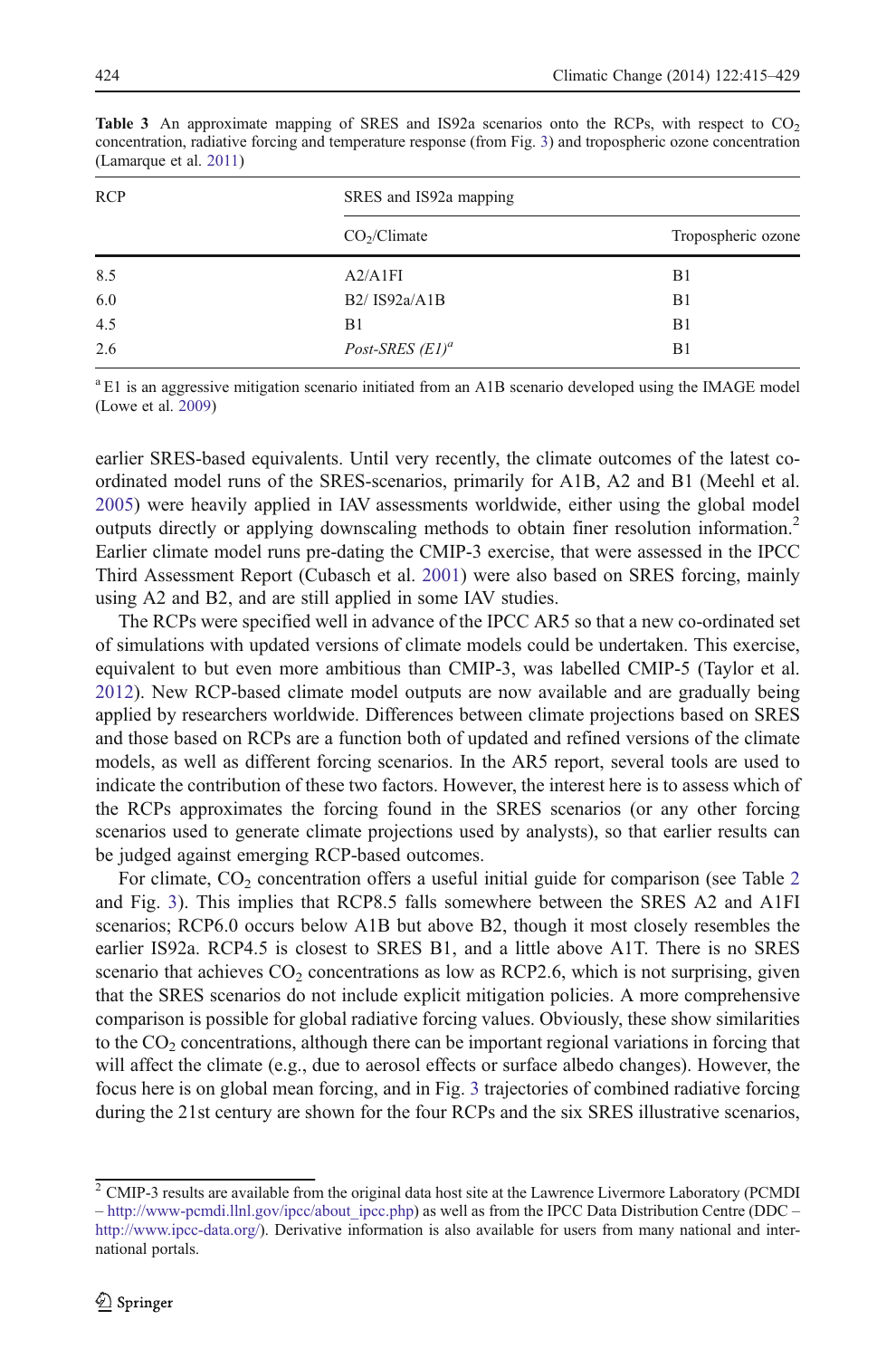<span id="page-10-0"></span>which have been estimated using the MAGICC model (Meinshausen et al. [2011a;](#page-13-0) Wigley and Raper [2001](#page-14-0)). The mapping here is similar to that for  $CO<sub>2</sub>$  concentration.

MAGICC can also be used to calculate global mean temperature change in response to this radiative forcing (Fig. [3](#page-8-0) – values for both sets are from the MAGICC model). Here, the temperature response to SRES A1FI appears much closer to that of RCP8.5 than for radiative forcing. It should be noted that this comparison does not account for the influence of local climate-forcing factors such as induced by albedo changes and aerosols.

Considering that the majority of SRES-based climate projections have been for A2, A1B, B1 and B2, with a limited number for A1FI, a preliminary mapping would give the outcomes shown in Table [3.](#page-9-0) Although no SRES-based climate model projections match the RCP2.6 projections, a number of so-called "post-SRES" mitigation scenarios were evaluated in the IPCC TAR (Morita et al. [2001](#page-13-0)) and other mitigation scenarios in the AR4 (Fisher et al. [2007](#page-13-0)). Climate model simulations have been conducted for some of these. An example shown in Table [3](#page-9-0) is the E1 scenario, which is initiated from a variant of SRES A1B and stabilises at about 3 Wm<sup>-2</sup> in the 22nd century (Johns et al. [2011](#page-13-0)). Projections from 10 climate models are available for this scenario, and have also been applied in IAV studies (e.g., Pardaens et al. [2011](#page-13-0); Watkiss [2011](#page-14-0)).

#### 4 Combining RCPs and SSPs and comparing to SRES scenarios

The scenarios that emerged from the SRES process, and other similar global exercises, comprised a small set of plausible, internally consistent representations of future developments. Their saliency, legitimacy and credibility was ensured through extensive peer review and stakeholder feedback. They were typically released only as a single, integrated package, ready for application. In contrast, the RCPs and SSPs have been developed largely independently of each other by a large research community, albeit within a process that was determined early on (Moss et al. [2010](#page-13-0)) and guided by a scenario matrix architecture for achieving the integration of the two (Van Vuuren et al. [2013](#page-14-0)). It is only by combining RCPs with SSPs (thus reconciling the socioeconomic and climate projections) in the next step of the process that coherent and integrated characterisations of the future can be crafted.

4.1 A summary mapping using the scenario matrix

A stylised form of the scenario matrix architecture is presented in Table [4,](#page-11-0) with SSPs along the horizontal and RCPs along the vertical. Entries along the axes are suggestions of how SRES scenarios might map, separately, onto SSPs (in blue) and RCPs (in red). This draws on the discussion in Sections [2](#page-2-0) and [3,](#page-6-0) respectively. Entries in the matrix proper (in black) show where SRES scenarios approximate an SSP-RCP combination. These are the SRES scenarios that would seem to lend themselves to comparison with scenarios based on the new framework. Note that SSPs are organised and clustered in Table [4](#page-11-0) according to challenges to adaptation, as an interpretative aid for IAV researchers. This means that from bottom to top on the vertical scale an ascending range of climate forcing is shown, and from left to right on the horizontal scale increasingly demanding challenges to adaptation are implied, defined in relative terms in the narratives and quantitatively by socio-economic variables.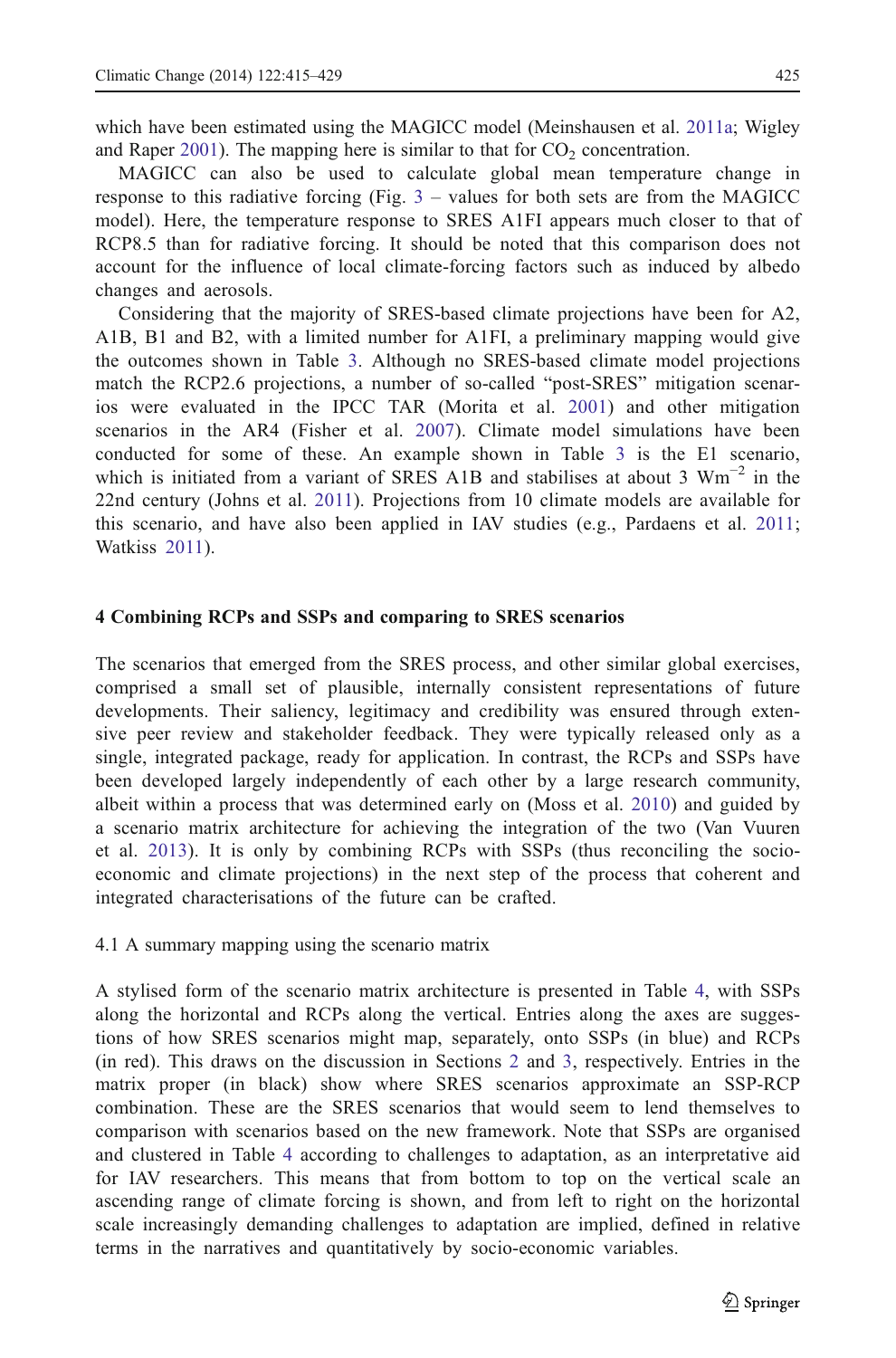<span id="page-11-0"></span>Table 4 Scenario matrix architecture showing suggested SRES mappings onto SSPs (in blue, based on Fig. [1](#page-3-0)) and onto RCPs (red). The cells in the matrix have entries (black font) where the same SRES scenario approximates a combination of an RCP and an SSP. Here, not only the reference SRES scenarios are mentioned, but also possible positioning of mitigated SRES scenarios. Square brackets indicate mappings that are less robust. The E1 scenario is a mitigation scenario derived from the A1B storyline and leads to a forcing close to RCP2.6

| Challenges to adaptation: |                        |               | Low           |                  | Medium                | High             |      |  |
|---------------------------|------------------------|---------------|---------------|------------------|-----------------------|------------------|------|--|
|                           |                        |               | SSP1          | SSP <sub>5</sub> | SSP <sub>2</sub>      | SSP <sub>3</sub> | SSP4 |  |
|                           | Reference              | <b>SRES</b>   | <b>B1/A1T</b> | A <sub>1FI</sub> | <b>B2</b>             | A2               | [A2] |  |
|                           | $8.5$ Wm <sup>-2</sup> | A2 / A1FI     |               | A <sub>1FI</sub> |                       | A2               | [A2] |  |
|                           | 6.0 Wm $^{-2}$         | <b>B2/A1B</b> |               |                  | <b>B2</b>             |                  |      |  |
|                           | 4.5 $Wm^{-2}$          | <b>B1</b>     | B1            |                  | <b>Mitigated SRES</b> |                  |      |  |
|                           | $2.6$ Wm $^{-2}$       | [E1]          |               |                  | <b>Mitigated SRES</b> |                  |      |  |
|                           |                        |               |               |                  |                       |                  |      |  |

# 4.2 Land use assumptions in different scenarios

One element of the scenarios that poses some problems of interpretation, both in terms of comparing across RCPs and SSPs as well as in relation to earlier scenarios, is the projection of land use and land cover change (LUCC).

- First of all, LUCC influences climate change. Here, there are two important routes: via greenhouse gas emissions, and through biophysical processes such as albedo change (Sitch et al. [2005\)](#page-14-0). The greenhouse gas emissions associated with land-use changes are already included in the concentration figures discussed in Section [3.1](#page-7-0) (they can simply be added to energy and process related emissions). Land use related emissions are also included in the RCP emission profiles described by Meinshausen et al. ([2011b\)](#page-13-0). The climate impacts of biophysical processes related to LUCC are important for regional climate change. Here, much more uncertainty exists (e.g., Pitman et al. [2012](#page-13-0)).
- Second, LUCC can also contribute both to mitigation challenges (e.g. determining the potential for bio-energy) and to adaptation challenges (e.g. influencing runoff and water demand). These relationships are also uncertain. For instance, with reference to the RCP axis, mitigation policies could alternatively lead to more forests (as a result of reforestation) or less forests (due to increased bio-energy use). Similar ambiguities exist across the different socio-economic storylines, in particular at the regional scale, as a result of an interplay between key drivers such as land use policies, trade policies, population change and dietary preferences.

All-in-all, it can be concluded that the relationships between climate scenarios and LUCC are complex, and there is still little experience in this area. For instance, only the IMAGE integrated assessment model provided geographically explicit LUCC maps for SRES (IM-AGE-team [2001\)](#page-13-0). For the RCPs, LUCC scenarios have been made available by Hurtt et al. ([2011](#page-13-0)) and, finally, for the SSPs, LUCC scenarios still need to be developed. At this point, it is not obvious how the impacts of land use change on the outcomes of RCP-forced climate models can be interpreted in relation to scenarios with other land use patterns. In light of these complexities, no additional guidance is provided here on the comparison or interpretation of different land use scenarios.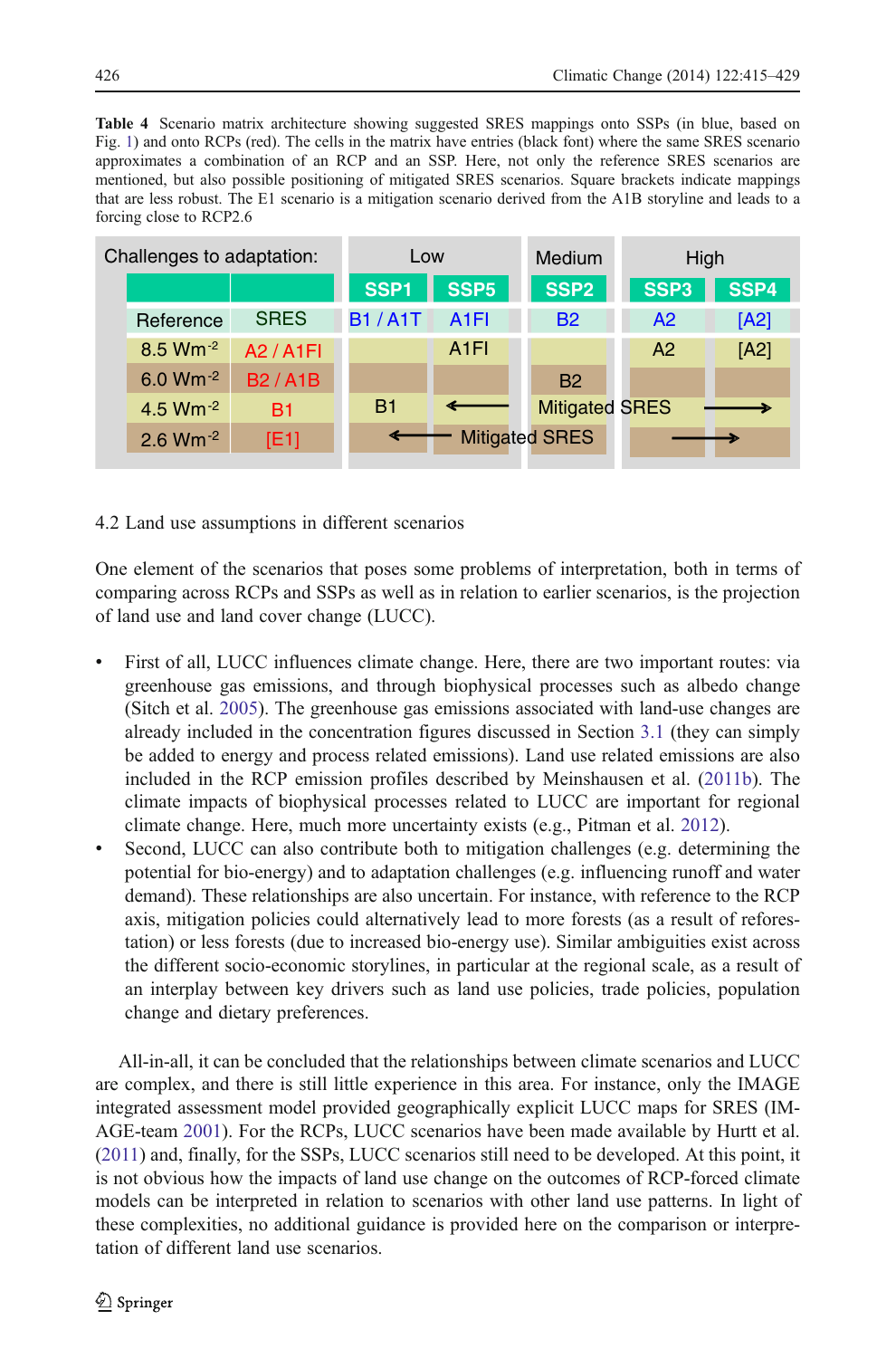#### <span id="page-12-0"></span>5 Conclusions

This paper has presented suggestions for positioning earlier scenarios used in climate change research in the context of the new scenarios framework described in this Special Issue. Clearly, the relationship between the RCP/SSP scenarios and the SRES scenarios is not perfect. Nevertheless, the results are instructive and may help to ensure continuity in the application and interpretation of scenarios.

Focusing specifically on the six SRES illustrative scenarios that have been and continue to be widely applied in impact, adaptation and vulnerability assessments, an attempt was made first, to match SRES storylines to those for the SSPs and second, to search for correspondences in projections of atmospheric composition, radiative forcing and climate between SRES scenarios and RCPs. Finally, these mappings were pooled using the scenario matrix framework outlined in van Vuuren et al. ([2013](#page-14-0)), resulting in the following suggestions for reconciling the new scenarios with the old:

- $\triangle$  A2 world  $\approx$  RCP 8.5 (climate) and SSP3 (socio-economics)
- B2 or A1B worlds  $\approx$  RCP 6.0 (climate) and SSP2 (socio-economics)
- B1 world  $\approx$  RCP 4.5 (climate) and SSP1 (socio-economics)
- A1FI world  $\approx$  RCP 8.5 (climate) and SSP5 (socio-economics)
- No SRES-based climate projection maps onto RCP 2.6, though some SRES-related mitigation scenarios might come close (e.g. the E1 scenario)
- & The SRES range of projections for ozone and some other air pollutants is not replicated in the RCPs, which all resemble B1 and underestimate the published range.

While these mappings are approximate, it should be remembered that scenarios, by their nature, are not intended to provide precise predictions of the future. Rather they are tools for exploring plausible future developments and examining associated uncertainties. It is to be hoped that these suggestions are useful to readers wishing to relate earlier scenario-based analyses to this new framework.

Acknowledgment The authors are grateful to Dr Michael Prather for helpful advice on comparing SRES and RCP representations of atmospheric composition and radiative forcing, Dr. Michiel Schaeffer for providing MAGICC-6 model output, and to three anonymous reviewers for their most insightful and constructive comments.

## **References**

- Ainsworth EA, Yendrek CR, Sitch S et al (2012) The effects of tropospheric ozone on net primary production and implications for climate change. Annu Rev Plant Physiol Plant Mol Biol 63:637–661
- Arnell N, Lowe J, Brown S et al (2013) A global assessment of the effects of climate policy on the impacts of climate change. Nat Clim Chang 3:512–519
- Carter TR, La Rovere EL, Jones RN, Leemans R, Mearns LO, Nakicenovic N, Pittock AB, Semenov SM, Skea J (2001) Developing and applying scenarios. In: McCarthy JJ, Canziani OF, Leary NA, Docken DJ, White KS (eds) Climate change 2001: Impacts, adaptation, and vulnerability. Contribution of working group II to the third assessment report of the intergovernmental panel on climate change. Cambridge University Press, Cambridge and New York, pp 145–190
- Carter TR, Jones RN, Lu X, Bhadwal S, Conde C, Mearns LO, O'Neill BC, Rounsevell MDA, Zurek MB (2007) New assessment methods and the characterisation of future conditions. In: Parry ML, Canziani OF, Palutikof JP, van der Linden PJ, Hanson CE (eds) Climate change 2007: Impacts, adaptation and vulnerability. Contribution of working group II to the fourth assessment report of the intergovernmental panel on climate change. Cambridge University Press, Cambridge, pp 133–171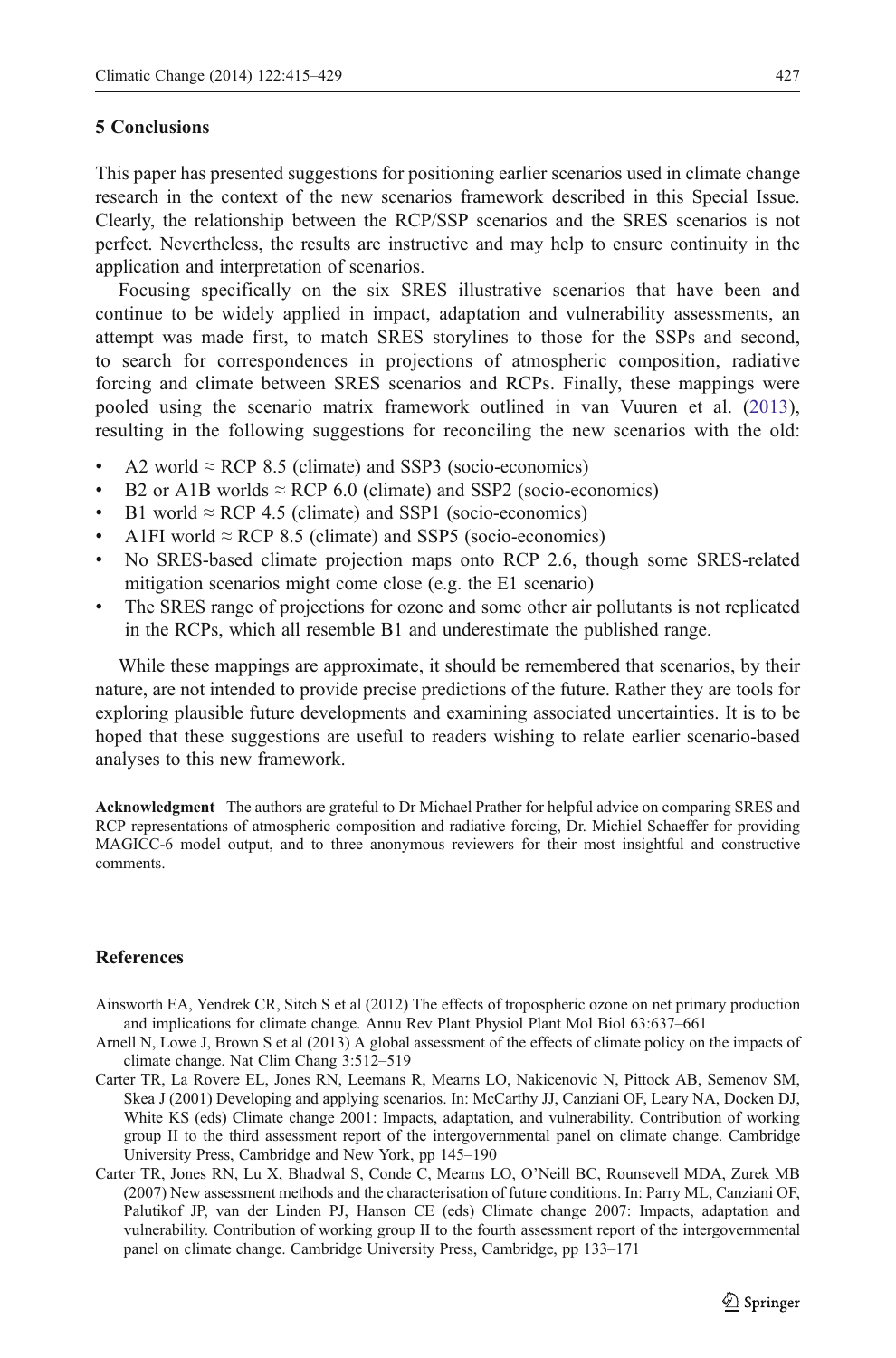- <span id="page-13-0"></span>Ciscar J-C, Iglesias A, Feyen L et al (2011) Physical and economic consequences of climate change in Europe. Proc Natl Acad Sci 108:2678–2683
- Cubasch U, Meehl GA, Boer GJ et al (eds.) Climate change 2001: the scientific basis. Contribution of Working Group I to the Third Assessment Report of the Intergovernmental Panel on Climate Change. Cambridge University Press, Cambridge and New York, pp. 525–582
- De Vries W, Solberg S, Dobbertin M et al (2009) The impact of nitrogen deposition on carbon sequestration by European forests and heathlands. For Ecol Manag 258:1814–1823
- Fisher B, Nakićenović N, Alfsen K et al (2007) Issues related to mitigation in the long-term context. in Metz B, Davidson O, Meyer L (eds.) Climate change 2007: mitigation of climate change. Working Group III Contribution to the IPCC Fourth Assessment Report
- Hanasaki N, Fujimori S, Yamamoto T et al (2013) A global water scarcity assessment under shared socio-economic pathways - part 1: water use. Hydrol Earth Syst Sci 17:2375–2391
- Hurtt GC, Chini LP, Frolking S et al (2011) Harmonization of land-use scenarios for the period 1500–2100: 600 years of global gridded annual land-use transitions, wood harvest, and resulting secondary lands. Clim Chang 109:117–161
- IMAGE-team (2001) The IMAGE 2.2 implementation of the IPCC SRES scenarios. A comprehensive analysis of emissions, climate change and impacts in the 21st century. National Institute for Public Health and the Environment, Bilthoven
- IPCC (2000) Special report on emissions scenarios: a special report of working group III of the intergovernmental panel on climate change. Cambridge University Press, Cambridge, p 600
- IPCC (2001) Appendix II: SRES tables. In Houghton JT, Ding Y, Griggs DJ, Noguer M, van der Linden PJ, Dai X, Maskell K, Johnson CA (eds.) Climate Change 2001: The Scientific Basis. Contribution of Working Group I to the Third Assessment Report of the IPCC University Press, Cambridge and New York, pp. 799–826
- Johns TC, Royer J-F, Höschel I et al (2011) Climate change under aggressive mitigation: the ENSEMBLES multi-model experiment. Clim Dyn 37:1975–2003
- Klimont Z, Smith SJ, Cofala J (2013) The last decade of global anthropogenic sulfur dioxide: 2000–2011 emissions. Environ Res Lett 8:014003. doi:[10.1088/1748-9326/8/1/014003](http://dx.doi.org/10.1088/1748-9326/8/1/014003)
- Kriegler E, O'Neill BC, Hallegatte S et al (2012) The need for and use of socio-economic scenarios for climate change analysis: a new approach based on shared socio-economic pathways. Glob Environ Chang 22:807–822
- Kriegler E, Edmonds J, Hallegatte S et al (2013) A new scenario framework for climate change research: the concept of shared policy assumptions. Clim Chang
- Lamarque J-F, Page Kyle G, Meinshausen M et al (2011) Global and regional evolution of short-lived radiatively-active gases and aerosols in the representative concentration pathways. Clim Chang 109:191–212
- Leggett J, Pepper WJ, Swart RJ et al (1992) Emissions scenarios for the IPCC: an update. Climate change 1992: the supplementary report to the IPCC scientific assessment. Cambridge University Press, Cambridge, pp 68–95
- Lowe JA, Hewitt CD, van Vuuren DP et al (2009) New study for climate modeling, analyses, and scenarios. Eos 90:181–182
- Lung T, Lavalle C, Hiederer R et al (2013) A multi-hazard regional level impact assessment for Europe combining indicators of climatic and non-climatic change. Glob Environ Chang 23:522–536
- Meehl GA, Covey C, McAvaney B et al (2005) Overview of the coupled model intercomparison project. Bull Am Meteorol Soc 86:89–93
- Meinshausen M, Raper SCB, Wigley TML (2011a) Emulating coupled atmosphere–ocean and carbon cycle models with a simpler model, MAGICC6 - part 1: model description and calibration. Atmos Chem Phys 11:1417–1456
- Meinshausen M, Smith SJ, Calvin K et al (2011b) The RCP greenhouse gas concentrations and their extensions from 1765 to 2300. Clim Chang 109:213–241
- Morita T, Robinson J, Adegbulugbe A et al (2001) Climate change 2001: mitigation. Contribution of Working Group III to the Third Assessment Report of the IPCC. Cambridge University Press, Cambridge, pp 115–166
- Moss RH, Edmonds JA, Hibbard K et al (2010) The next generation of scenarios for climate change research and assessment. Nature 463:747–756
- O'Neill BC, Kriegler E, Riahi K et al (2013) A new scenario framework for climate change research: the concept of shared socio-economic Pathways.. Clim Chang
- Pardaens AK, Lowe JA, Brown S et al (2011) Sea-level rise and impacts projections under a future scenario with large greenhouse gas emission reductions. Geophys Res Lett 38
- Pitman A, de Noblet-Ducoudré N, Avila F et al (2012) Effects of land cover change on temperature and rainfall extremes in multi-model ensemble simulations. Earth Syst Dyn 13:213–231